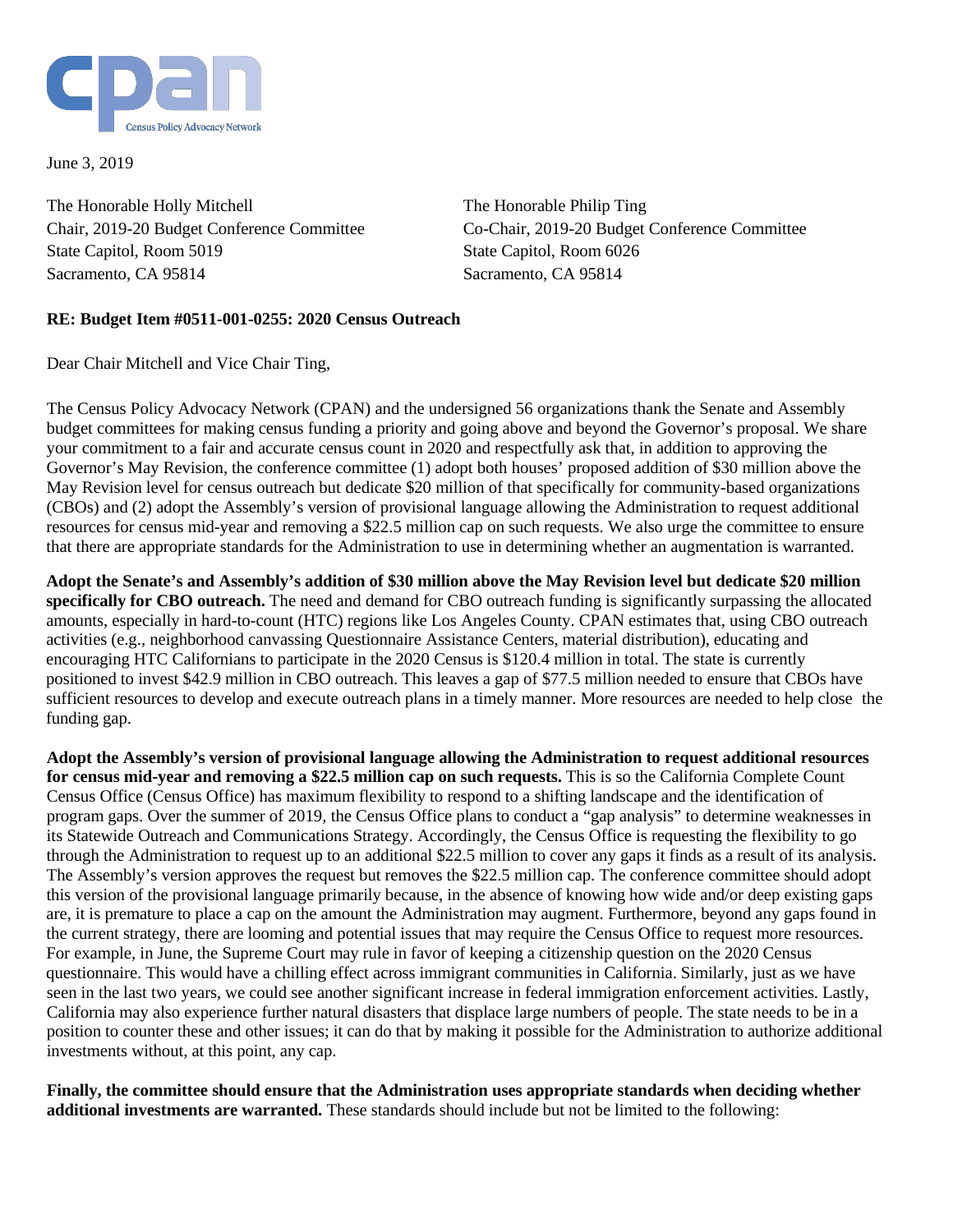

- 1. In partnerships with nonprofit organizations, the Census Office should conduct a capacity assessment of the nonprofit sector and its reach within each of the 10 regions. These assessments should identify the universe of nonprofits within each region that could participate in census outreach and determine to what extent the number of contracted partners represents the universe of nonprofits, in addition to determining the universe of HTC residents that currently contracted partners could reach. There are at least  $92,500,501(c)(3)$  public charities in California that are embedded in communities across California. The Implementation Planning Workshops (IPWs) could be used as one way of gathering information about how many of those organizations could be involved. It is also important to engage nonprofits that are not contracted partners. California has a large number of nonprofits that are not yet receiving state funding and they may be able to provide vital information for the assessments;
- 2. The contingency fund should provide flexibility for natural disasters that will create challenges for individuals to participate in the 2020 Census. Relocation, inaccessible or loss of housing will create barriers in reaching these affected populations. Outreach activities must be tailored to be responsive to these emergencies, which would likely result in increased costs and higher need for funding;
- 3. Any significant increase in federal immigration enforcement activities, or any other federal activity that undermines the public's trust in the confidentiality of the census. These situations include a Supreme Court decision allowing a question about citizenship to be included on the census questionnaire; substantial increase of ICE raids; presidential mandate further infringing on immigrants' rights; anything that may suggest that confidentiality protections will not be respected, or that the federal Administration intends to use census data in an improper way; adoption of a stringent Public Charge proposal, or the Department of Housing and Urban Development's recent housing proposal; and
- 4. Any significant media reports on cybersecurity issues or data breaches, particularly if they affect government data.

To ensure expedited review of requests for funding, CPAN and the undersigned 56 organizations recommend that the Administration make its augmentation decision within 21 days of receiving a request. The Census Office should then award augmented funding within 14 days of any of the above happening.

We are grateful to the budget staff for making themselves available and for listening to our concerns about the importance of additional census funding in this year's budget. We appreciate your consideration and look forward to working with you and your staff on moving this proposal forward. Please contact Khydeeja Alam Javid with Advancement Project California if you have any questions. She can be reached at [kalam@advanceproj.org](mailto:kalam@advanceproj.org) or 831-245-8391.

Sincerely,

A New Way of Life Reentry Project AAPIs for Civic Empowerment ACLU of CA Advancement Project California (Census Policy Advocacy Network) Alliance for Justice Antelope Valley Partners for Health Asian Americans Advancing Justice – California (Census Policy Advocacy Network) Asian Law Alliance BWOPA/TILE California Association of Nonprofits (Census Policy Advocacy Network) California Black Census and Redistricting Hub (Census Policy Advocacy Network) California Black Women's Health Project California Calls (Census Policy Advocacy Network)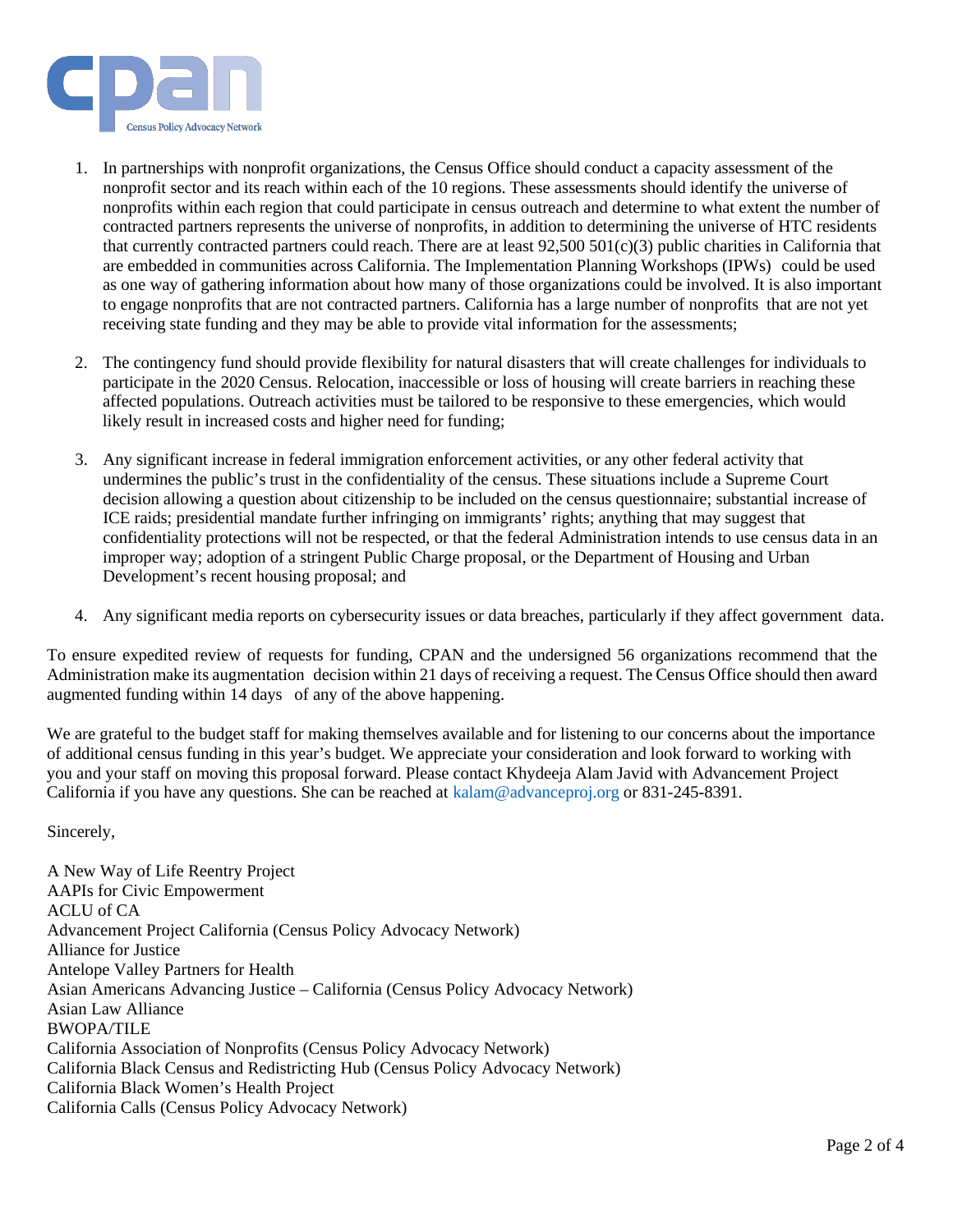

California Foundation for Independent Living Centers California Immigrant Policy Center (Census Policy Advocacy Network) California Native Vote Project (Census Policy Advocacy Network) California Partnership California Rural Legal Assistance Foundation (Census Policy Advocacy Network) Canal Alliance Child360 Children Now (Census Policy Advocacy Network) Chinese for Affirmative Action Coalition for Humane Immigrant Rights (Census Policy Advocacy Network) Coalition of OC Community Health Centers Community Clinic Consortium Congregations Organized for Prophetic Engagement Contra Costa Family Economic Security Partnership Cope Family Center Council on American Islamic Relations – California (Census Policy Advocacy Network) Disability Rights California (Census Policy Advocacy Network) Disability Rights Education & Defense Fund (DREDF) Employee Rights Center Empowering Pacific Islander Communities (Census Policy Advocacy Network) Equality California (Census Policy Advocacy Network) First 5 Association of California (Census Policy Advocacy Network) Fresno Economic Opportunities Commission Fresno Metro Black Chamber of Commerce Greater Long Beach Interfaith Community Organization Hmong Innovating Politics Housing California (Census Policy Advocacy Network) Human Services Association Inland Empowerment InnerCity Struggle Jewish Family Service of Los Angeles Karen Organization of San Diego Khmer Girls in Action Kingdom Life Fellowship Church LA Black Worker Center LA CAN LINC Housing Long Beach Forward Mexican American Legal Defense and Educational Fund (MALDEF) (Census Policy Advocacy Network) Mi Familia Vota Education Fund (Census Policy Advocacy Network) NALEO Educational Fund (Census Policy Advocacy Network) NextGen California ORANGE COUNTY COMMUNITIES ORGANIZED FOR RESPONSIBLE DEVELOPMENT Orange County Asian and Pacific Islander Community Alliance (OCAPICA) Pacoima Beautiful Partnership for the Advancement of New Americans – PANA (Census Policy Advocacy Network) Peninsula Family Service Philanthropy California PICO California (Census Policy Advocacy Network)